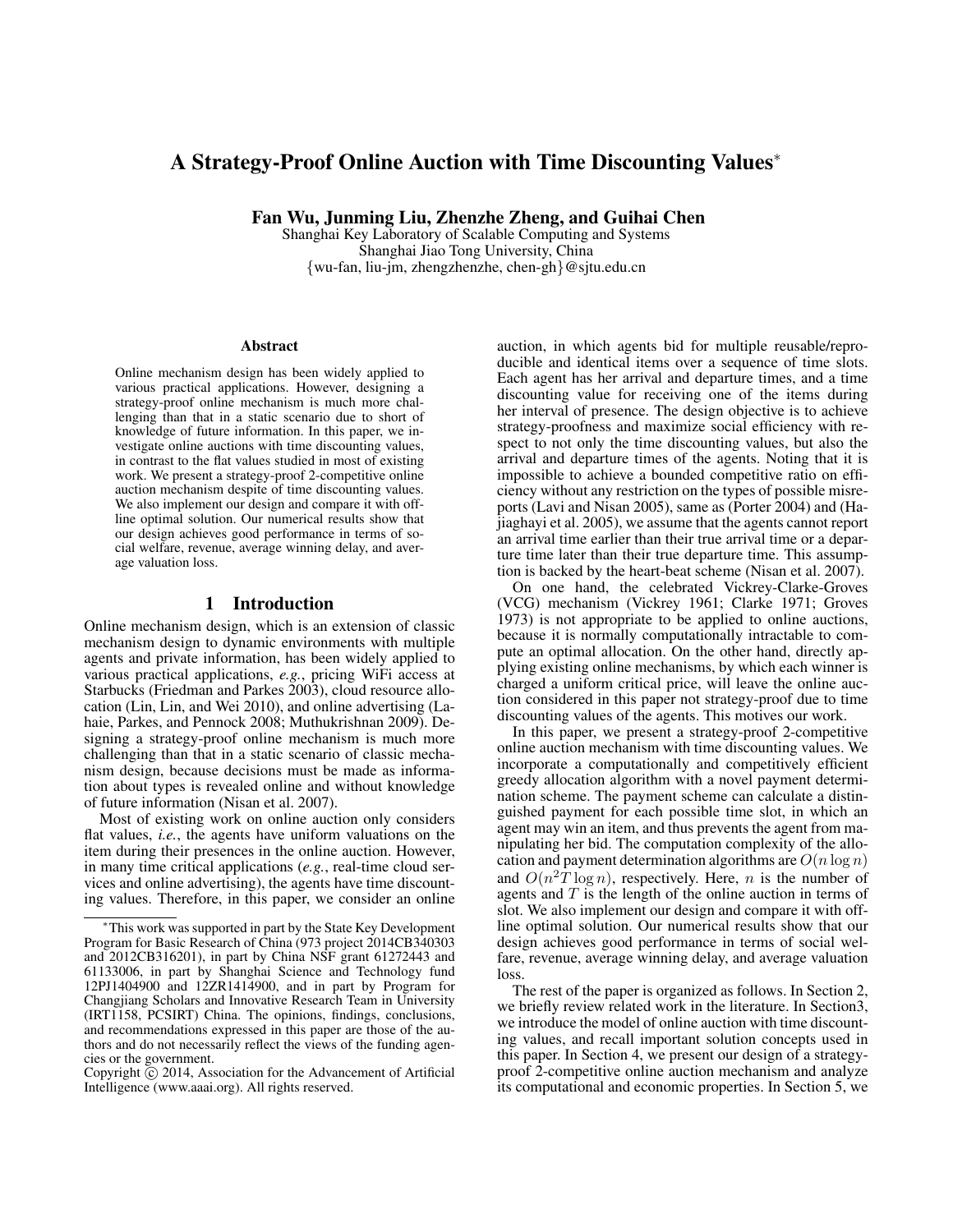show the evaluation results. Finally, we conclude the paper in Section 6.

# 2 Related Works

Lavi and Nisan first introduced the problem of online auction within the literature of computer science (Lavi and Nisan 2000). Later, Friedman and Parkes pointed out the crucial challenges of online mechanism design (Friedman and Parkes 2003). Ng *et al.* showed a fast and strategyproof online mechanism (Ng, Parkes, and Seltzer 2003). Parkes and Singh analyzed VCG-based online mechanism with Markov Decision Process (Parkes and Singh 2003; Parkes, Singh, and Yanovsky 2004). Porter applied mechanism design to online real-time scheduling of jobs (Porter 2004). The closely related problem of online bipartite matching is studied in (Karp, Vazirani, and Vazirani 1990; Karande, Mehta, and Tripathi 2011). However, these online mechanisms do not take discounting values into consideration.

Online mechanisms with expiring items were investigated in (Hajiaghayi et al. 2005) and (Lavi and Nisan 2005). Hajiaghayi *et al.* provided a strategy-proof and competitively efficient online mechanism with reusable goods (Hajiaghayi et al. 2005). Lavi and Nisan showed that it is impossible to achieve a bounded competitive ratio on efficiency without any restriction on the types of possible misreports (Lavi and Nisan 2005). Babaioff *et al.* included weights and discounts in secretary problem (Babaioff, Immorlica, and Kleinberg 2007; Babaioff et al. 2009). However, their mechanism cannot guarantee strategy-proofness, when applied to online auction with time discounting values.

Furthermore, there exist a number of loosely related work on dynamic auctions, *e.g.*, unlimited supply digital good auctions (Bar-Yossef, Hildrum, and Wu 2002; Blum and Hartline 2005), double side online auctions (Bredin and Parkes 2005; Blum, Sandholm, and Zinkevich 2006), interdependent value auction (Constantin, Ito, and Parkes 2007), multi-dimensional online mechanism design (Gerding et al. 2011; Stein et al. 2012), false-name-proofness (Todo et al. 2012), and payment redistribution (Naroditskiy et al. 2013).

# 3 Preliminaries

In this section, we present the model of online auction with time discounting values, and recall some related solution concepts from algorithmic mechanism design.

#### 3.1 Auction Model

We consider an online auction with a trusted auctioneer and a set of agents  $\mathbb{N} = \{1, 2, 3, \cdots, n\}$ . Time is divided into equal length slots and is numbered from 1 to T, *i.e.*,  $\mathbb{T}$  =  $\{1, 2, \cdots, T\}.$ 

In each time slot  $t \in \mathbb{T}$ , the auctioneer allocates g reusable/reproducible and identical items to a set of winners  $W^t \subseteq \mathbb{N}$ . The auctioneer also determines the payment  $p_i$  for each agent  $i \in \mathbb{N}$ .

Each agent  $i \in \mathbb{N}$  wants at most one unit of the item. Her type is denoted as  $\theta_i = (a_i, d_i, v_i(t))$ , where  $a_i \in \mathbb{T}$  is her arrival time,  $d_i \in \mathbb{T}$  is her departure time, and  $v_i(t)$  is her time discounting valuation of a single item. We consider that agent *i*'s valuation can be represented as

$$
v_i(t) = \begin{cases} \max(v_i F_i(t) + D_i(t), 0), & t \in [a_i, d_i], \\ 0, & \text{otherwise,} \end{cases}
$$
 (1)

where  $v_i$  is the intrinsic valuation, and  $F_i(t)$  and  $D_i(t)$  are exponential and linear discounting factors, respectively. This is a general discounting model. Its representative examples include but not limited to the following.

- Exponential Discounting:  $F_i(t) = \eta^{(t-a_i)}$ , where  $\eta \in$  $(0, 1)$ , and  $D_i(t) = 0$ .
- Linear Discounting:  $F_i(t) = 1, D_i(t) = -\delta(t a_i)$ , where  $\delta > 0$  is a constant.
- Joint Discounting:  $F_i(t) = \eta^{(t-a_i)}$ ,  $D_i(t) = -\delta(t-a_i)$ , where  $\eta \in (0, 1)$  and  $\delta > 0$ .
- No Discounting:  $F_i(t) = 1, D_i(t) = 0$ .

We consider that the agents are rational and selfish. They may cheat the arrival time, departure time, as well as the intrinsic valuation. Since early arrival and late departure can be prevented by the heart-beat scheme (Nisan et al. 2007), we focus on the scenario, in which the agents can only report an arrival time later than their true arrival time or a departure time earlier than their true departure time, in this paper. Hence, each agent *i* propose a bid  $b_i = (a'_i, d'_i, v'_i(t))$ , which can be different from her type. We define  $\vec{b}^t$  as the bid profile in time slot  $t$ . Same as (Babaioff et al. 2009), we assume that the agents share a common discounting function. Once an agent comes into the auction, she proposes her bid to the auctioneer, and cannot change it later. The auctioneer will calculate a discounted bid for the agent in each time slot, and determines the allocation. Each agent  $i$  gets a utility of  $u_i = v_i(t) - p_i$ , if she wins in time slot t; or 0, if she loses in the auction.

$$
u_i = \begin{cases} v_i(t) - p_i, & i \in \mathbb{W}^t, \\ 0, & \text{otherwise.} \end{cases}
$$
 (2)

In contrast to the agents who always want to maximize their own utilities, the auctioneer's objective is to maximize *social welfare*, which is defined as follows.

Definition 1 (Social Welfare). *The social welfare in an online auction is the sum of winners' valuations on the allocated items in their corresponding winning time slots.*

$$
SW = \sum_{t \in \mathbb{T}} \sum_{i \in \mathbb{W}^t} v_i(t). \tag{3}
$$

# 3.2 Solution Concepts

A strong solution concept from mechanism design is *dominant strategy*.

Definition 2 (Dominant Strategy (Fudenberg and Tirole 1991; Osborne and Rubenstein 1994)). *Strategy*  $s_i$  is agent *i*'s dominant strategy, if for any strategy  $s_i' \neq s_i$  and any *other player's strategy profile* s<sup>−</sup><sup>i</sup> *, we have*

$$
u_i(s_i, s_{-i}) \ge u_i(s'_i, s_{-i}).
$$
\n(4)

Intuitively, a dominant strategy of a player is a strategy that maximizes her utility, regardless of what strategy profile the other players choose.

The solution to the afore mentioned online auction is a kind of *direct revelation mechanism*, in which the strategies of the agents are to propose bids based on their types. The concept of dominant strategy is the basis of *incentivecompatible* direct revelation mechanism, which means that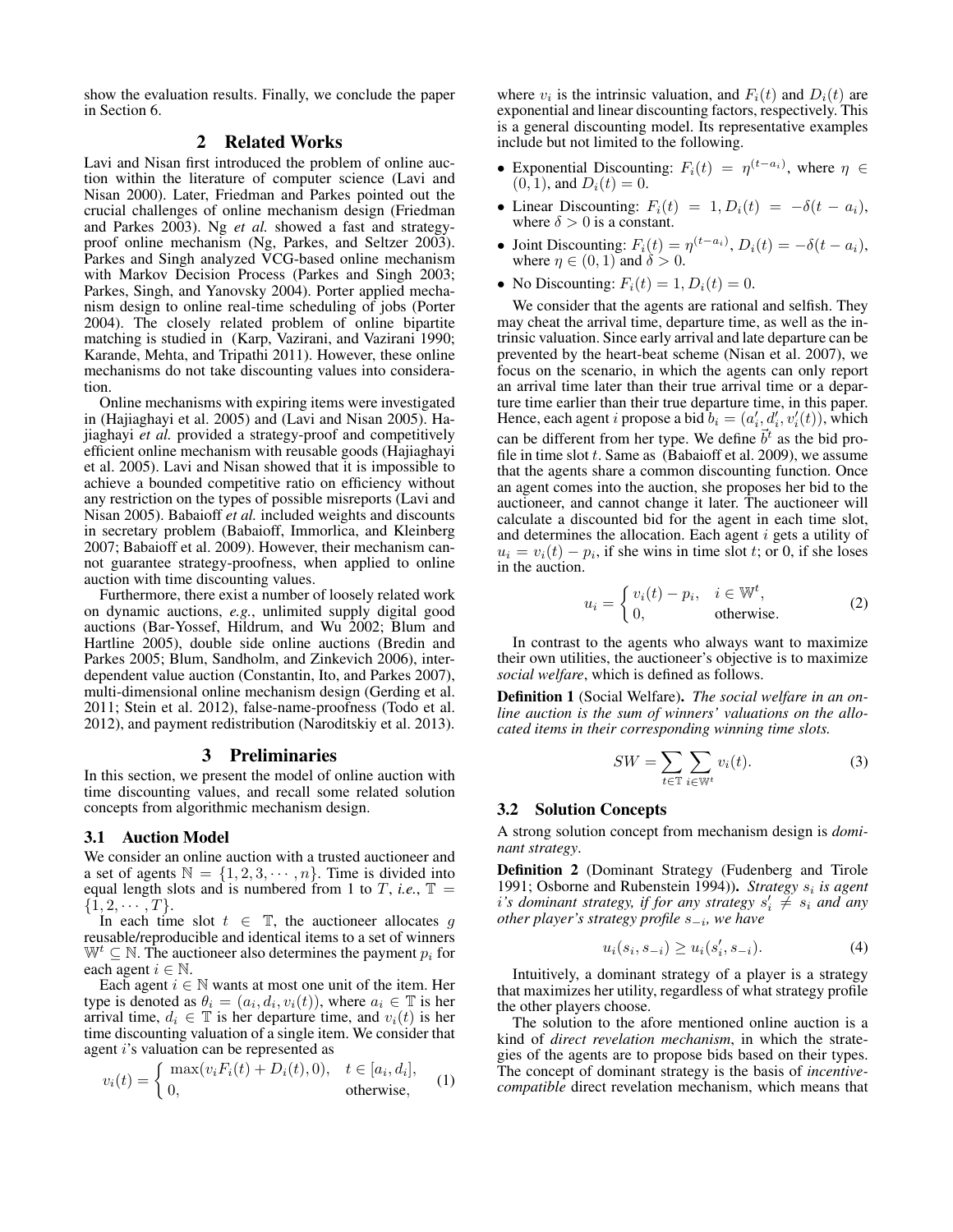there is no incentive for any player to lie about her private information, and thus revealing truthful information is a dominant strategy for every player. An accompanying concept is *individual-rationality*, which means that every player participating in the game expects to gain no less utility than staying outside. We now can introduce the definition of *strategyproof direct revelation mechanism*.

Definition 3 (Strategy-Proof Direct Revelation Mechanism (Mas-Colell, Whinston, and Green 1995; Varian 1995)). *A direct revelation mechanism is strategy-proof, when it satisfies both incentive-compatibility and individualrationality.*

The objective of this work is to design strategy-proof online auction mechanisms despite of time discounting values.

#### 4 Auction Design

In this section, we present our design of online auction with time discounting values, and show its economic and computation properties, including strategy-proofness, computation efficiency, and competitive efficiency. Our mechanism consists of two parts: item allocation and payment determination.

### 4.1 Item Allocation

Noting the dynamic arrival and departure of the agents, the auctioneer should employ an item allocation algorithm that only depends on the currently known information without any assumption on the bids of the future agents in the online auction. The item allocation algorithm should be both computationally efficient and competitively efficient. We design a computationally efficient greedy algorithm for item allocation to achieve 2-competitive efficiency.

In each time slot  $t$ , the auctioneer allocates the items to up to g highest bidding agents from  $\mathbb{N}^t$ . We note that  $\mathbb{N}^t$ used here is the set of currently available agents excluding the winners in previous time slots. If there is a tie, the auctioneer breaks it randomly. Algorithm 1 shows the pseudocodes of our item allocation algorithm. The complexity of Algorithm 1 is  $O(n \log n)$ .

| <b>Algorithm 1</b> Item allocation algorithm: $A l loc(t, \mathbb{N}^t)$                                                         |
|----------------------------------------------------------------------------------------------------------------------------------|
| <b>Input:</b> Time slot $t \in [1, T]$ , agents presented $\mathbb{N}^t$ and bid                                                 |
| profile $\vec{b}^t$ in slot t, number of items g;                                                                                |
| <b>Output:</b> Set of winners $W^t$ in slot t;                                                                                   |
| 1: $\mathbb{W}^t \leftarrow \varnothing$ :                                                                                       |
| 2: while $q > 0$ and $\mathbb{N}^t \neq \emptyset$ do                                                                            |
| 3: $i \leftarrow argmax(v'_i(t));$                                                                                               |
| $i \in \mathbb{N}^t$                                                                                                             |
| $\mathbb{W}^t \leftarrow \mathbb{W}^t \cup \{i\}, \mathbb{N}^t \leftarrow \mathbb{N}^t \setminus \{i\}, q \leftarrow q-1;$<br>4: |
| 5: end while                                                                                                                     |
| 6: return $\mathbb{W}^t$ .                                                                                                       |

Theorem 1. *Our design is a 2-competitive online auction mechanism with time discounting values.*

*Proof.* Let  $\mathbb{OPT}^t \subset \mathbb{N}$  be the set of winners determined by an off-line optimal solution. For the analysis of competitive ratio, we use the true valuation  $v_i$  and the proposed valuation  $v_i'$  of agent i interchangeably.

We consider a time slot  $t \in \mathbb{T}$ . For each agent  $i \in \mathbb{OPT}^t$ , if she does not win in a time slot before or equal  $t$  in our mechanism, then there must be  $q$  winners with higher valuations than  $v_i(t)$  in time slot t given our mechanism due to agent i's presence, *i.e.*,

$$
\text{if } i \notin \bigcup_{k=1}^{t-1} \mathbb{W}^k, \text{ then } \forall j \in \mathbb{W}^t, v_j(t) \ge v_i(t).
$$

Thus, we have

$$
\sum_{j \in \mathbb{W}^t} v_j(t) \ge g \cdot \max\left\{v_j(t) \middle| j \in \mathbb{OPT}^t \setminus \bigcup_{k=1}^{t-1} \mathbb{W}^k\right\}
$$

$$
\sum_{t \in \mathbb{T}} \sum_{j \in \mathbb{W}^t} v_j(t) \ge \sum_{t \in \mathbb{T}} \left(g \cdot \max\left\{v_j(t) \middle| j \in \mathbb{OPT}^t \setminus \bigcup_{k=1}^{t-1} \mathbb{W}^k\right\}\right)
$$
(5)

On the other hand, the agents who win earlier in our mechanism than in off-line optimal solution get higher valuations on allocated items in our mechanism. Here, we temporarily denote the sum of valuations on the allocated items of these agents by  $\sigma$ .

$$
\sum_{t \in \mathbb{T}} \sum_{j \in \mathbb{W}^t} v_j(t) \ge \sigma \ge \sum_{t \in \mathbb{T}} \sum_{j \in \mathbb{OPT}^t \cap \bigcup_{k=1}^{t-1} \mathbb{W}^k} v_j(t) \qquad (6)
$$

By combining inequations (5) and (6), we get

$$
2\sum_{t\in\mathbb{T}}\sum_{j\in\mathbb{W}^t}v_j(t) \ge \sum_{t\in\mathbb{T}}\sum_{j\in\mathbb{OPT}^t\cap\bigcup_{k=1}^{t-1}\mathbb{W}^k}v_j(t)
$$
  
+ 
$$
\sum_{t\in\mathbb{T}}\left(g\cdot\max\left\{v_j(t)\middle|j\in\mathbb{OPT}^t\setminus\bigcup_{k=1}^{t-1}\mathbb{W}^k\right\}\right)
$$
  

$$
\Rightarrow 2\sum_{t\in\mathbb{T}}\sum_{j\in\mathbb{W}^t}v_j(t) \ge \sum_{t\in\mathbb{T}}\sum_{j\in\mathbb{OPT}^t}v_j(t)
$$
  

$$
\Rightarrow 2SW \ge SW^{\mathbb{OPT}}
$$
 (7)

 $\Box$ Therefore, the competitive ratio of our design is 2.

### 4.2 Payment Determination

The payment needs to be determined in an online fashion in the sense that it can be calculated by the time an agent leaves the auction and no future information after the agents leaving is needed. Due to the discounting value/bid, an agent can manage to win in several different time slots by adjusting her proposed intrinsic valuation. Since the agent has different valuations in different time slots, charging a uniform price by directly applying the traditional critical payment will leave the online auction mechanism not strategy-proof. To guarantee strategy-proofness despite of discounting values/bids, we carefully design a novel payment determination algorithm.

Locating Candidate Winning Slots Before introducing the payment determination algorithm, we have to first identify the set of candidate winning slots, in which an agent may win an item by adjusting her proposed intrinsic valuation.

Given a winner  $i \in \mathbb{W}$ , for each time slot  $t \in [a'_i, d'_i]$ , we calculate the critical price  $P_i^t$  for agent i to win in the time slot:

$$
P_i^t = \min \left\{ v_j'(t) | j \in \text{Alloc}(t, \mathbb{N}_{-i}^t) \right\}. \tag{8}
$$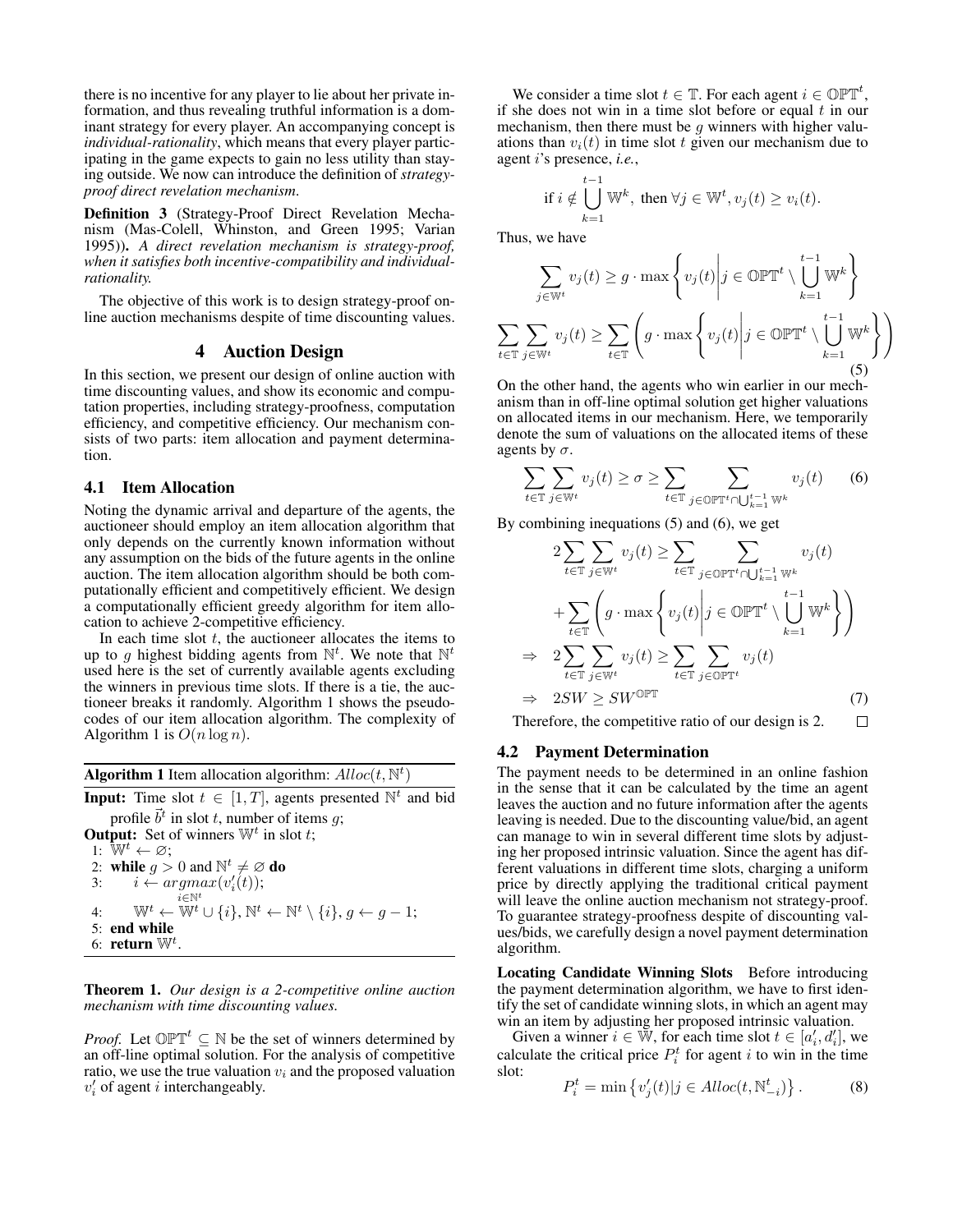We note that  $\mathbb{N}_{-i}^t$  used here is slightly different from that of  $\mathbb{N}^t$  used in the previous section. Here,  $\mathbb{N}_{-i}^t$  is the set of currently available agents excluding the winners in previous time slots, if agent  $i$  does not participate in the online auction.

Then, the proposed intrinsic valuation  $\hat{v}_i^t$  that can result in  $P_i^t$  is:

$$
\hat{v}_i^t = \frac{P_i^t - D_i(t)}{F_i(t)}.\tag{9}
$$

Finally, the set of candidate winning slots  $\Gamma_i \subseteq [a'_i, d'_i]$  of the winner  $i$  should satisfy the following constraint:

$$
\forall 1 \le t_j < |\Gamma_i|, \left(\hat{v}_i^{t_j} \ge \hat{v}_i^{t_{j+1}} \land \nexists t_k \in (t_j, t_{j+1}), \hat{v}_i^{t_k} \le \hat{v}_i^{t_j}\right). \tag{10}
$$

Algorithm 2 shows the pseudo-codes for locating the set of candidate winning slots. Algorithm 2 calls Algorithm 1 at most T times, and thus results in a time complexity of  $O(nT \log n)$ . We note that although Algorithm 2 is presented in the way of calling historical data to locate the candidate winning slots for an agent, the candidate winning slots can be determined on the go. Therefore, the payment can be calculated immediately when the agent is leaving the auction based on the previously determined set of candidate winning slots.

Algorithm 2 Locating Candidate Winning Slots: Candi(i)

**Input:** A winner  $i$ , sets of available agents if  $i$  does not exist  $\{ \mathbb{N}_{-i}^t \}_{t \in [a'_i, d'_i]}$ , bid profiles  $\{ \vec{b}^t \}_{t \in [a'_i, d'_i]}$ ; **Output:** A set of candidate winning slots  $\Gamma_i$ ; 1:  $\Gamma_i \leftarrow \emptyset, \hat{v} \leftarrow +\infty;$ 2: for  $t = a'_i$  to  $d'_i$  do 3:  $P_i^t = \min \{ v_j'(t) | j \in Alloc(t, \mathbb{N}_{-i}^t) \};$ 4:  $\hat{v}_i^t = \frac{P_i^t - D_i(t)}{F_i(t)}$ ; 5: if  $\hat{v}_i^t \leq \hat{v}$  then 6:  $\Gamma_i \leftarrow \Gamma_i \cup \{t\}, \hat{v} \leftarrow \hat{v}_i^t;$ 7: end if 8: end for 9: **return**  $\Gamma_i$ .

Payment Calculation To guarantee strategy-proofness, the payment of a winner in the case of discounting values/bids should depend not only on the bids of the competing agents, but also on the time the agent wins an item. Therefore, we determine the payment in a recursive way based on previously calculated set of candidate winning slots.

We consider a winner  $i$ . Suppose that there are  $m$  elements in her set of candidate winning slots  $\Gamma_i$ , *i.e.*,  $\Gamma_i$  =  $\{t_1, t_2, \dots, t_m\}$ , where  $\forall 1 \leq j \leq k \leq m, t_j \leq t_k$ . If the agent *i* wins an item in time slot  $t_k \in \Gamma_i$ , her payment can be calculated as follows:

$$
p_i = \sum_{j=k}^{m} P_i^{t_j} - \sum_{j=k}^{m-1} \left( \frac{(P_i^{t_j} - D_i(t_j))F_i(t_{j+1})}{F_i(t_j)} + D_i(t_{j+1}) \right). \tag{11}
$$

We note that (1) payment  $p_i$  is always no more than winner i's valuation of an item in time slot  $t_k$ ; otherwise, agent  $i$  cannot win in that slot; (2) to determine the payment for all the winners, our mechanism takes  $O(n^2T \log n)$  time.

Given the above allocation and payment algorithms, we next prove the strategy-proofness of our design.

**Lemma 1.** *In our mechanism, given any agent*  $i \in \mathbb{N}$ , proposing her true intrinsic valuation  $v_i$  in the bid is a dominate strategy, for any proposed presence interval  $[a'_i, d'_i]$  and  $a$ ny bid profile of the other agents  $\vec{b}_{-i}$ .

*Proof.* Given an agent i's proposed presence interval  $[a'_i, d'_i]$ and the bid profile of the other agents  $\vec{b}_{-i}$ , we can locate the set of candidate winning slots  $\overline{\Gamma}_i = \{t_1, t_2, \cdots, t_m\}$  by invoking Algorithm 2. Let  $u_i$  be the utility of the agent i, when proposing her true intrinsic valuation  $v_i$  in the bid.

We first consider the case, in which the agent wins an item in time slot  $t_k \in \Gamma_i$ , when proposing her true intrinsic valuation  $v_i$  in the bid. Suppose that the agent proposes a different intrinsic valuation  $v_i^{\dagger} \neq v_i$ , and results in a utility of  $u_i^{\dagger}$ . We distinguish two cases:

• The agent proposes a higher intrinsic valuation, *i.e.*,  $v_i' >$  $v_i$ . The agent must be able to win an item in a time slot  $t_{k'} \in \Gamma_i$  no later than  $t_k$ , *i.e.*,  $t_{k'} \leq t_k$ . Then the utility difference is:

$$
u_i - u'_i
$$
  
\n
$$
= v_i(t_k) - p_i - (v_i(t_{k'}) - p'_i)
$$
  
\n
$$
= v_i(t_k) - v_i(t_{k'}) + (p'_i - p_i)
$$
  
\n
$$
= v_i(t_k) - v_i(t_{k'}) + \left(\sum_{j=k'}^{m} P_i^{t_j} - \sum_{j=k}^{m} P_i^{t_j}\right)
$$
  
\n
$$
- \sum_{j=k'}^{m-1} \left(\frac{(P_i^{t_j} - D_i(t_j))F_i(t_{j+1})}{F_i(t_j)} + D_i(t_{j+1})\right)
$$
  
\n
$$
+ \sum_{j=k'}^{m-1} \left(\frac{(P_i^{t_j} - D_i(t_j))F_i(t_{j+1})}{F_i(t_j)} + D_i(t_{j+1})\right)
$$
  
\n
$$
= - \sum_{j=k'}^{k-1} \left(v_i(F_i(t_j) - F_i(t_{j+1})) + D_i(t_j) - D_i(t_{j+1})\right)
$$
  
\n
$$
+ \sum_{j=k'}^{k-1} \left(P_i^{t_j} - \frac{(P_i^{t_j} - D_i(t_j))F_i(t_{j+1})}{F_i(t_j)} - D_i(t_{j+1})\right)
$$
  
\n(12)

Since the agent should not win before time slot  $t_k$  in the truthful telling case, we have  $\forall j \in \{k', k' + 1, \cdots, k - \}$  $1\}$ ,  $v_i \times F_i(t_j) + D_j(t_j) \le P_i^{t_j}$ . Then, we have

$$
(12) \geq \sum_{j=k'}^{k-1} \left( \frac{(P_i^{t_j} - D_i(t_j))(F_i(t_{j+1}) - F_i(t_j))}{F_i(t_j)} + D_i(t_{j+1}) + P_i^{t_j} - \frac{(P_i^{t_j} - D_i(t_j))F_i(t_{j+1})}{F_i(t_j)} -D_i(t_{j+1}) - D_i(t_j) \right)
$$
  
= 0 (13)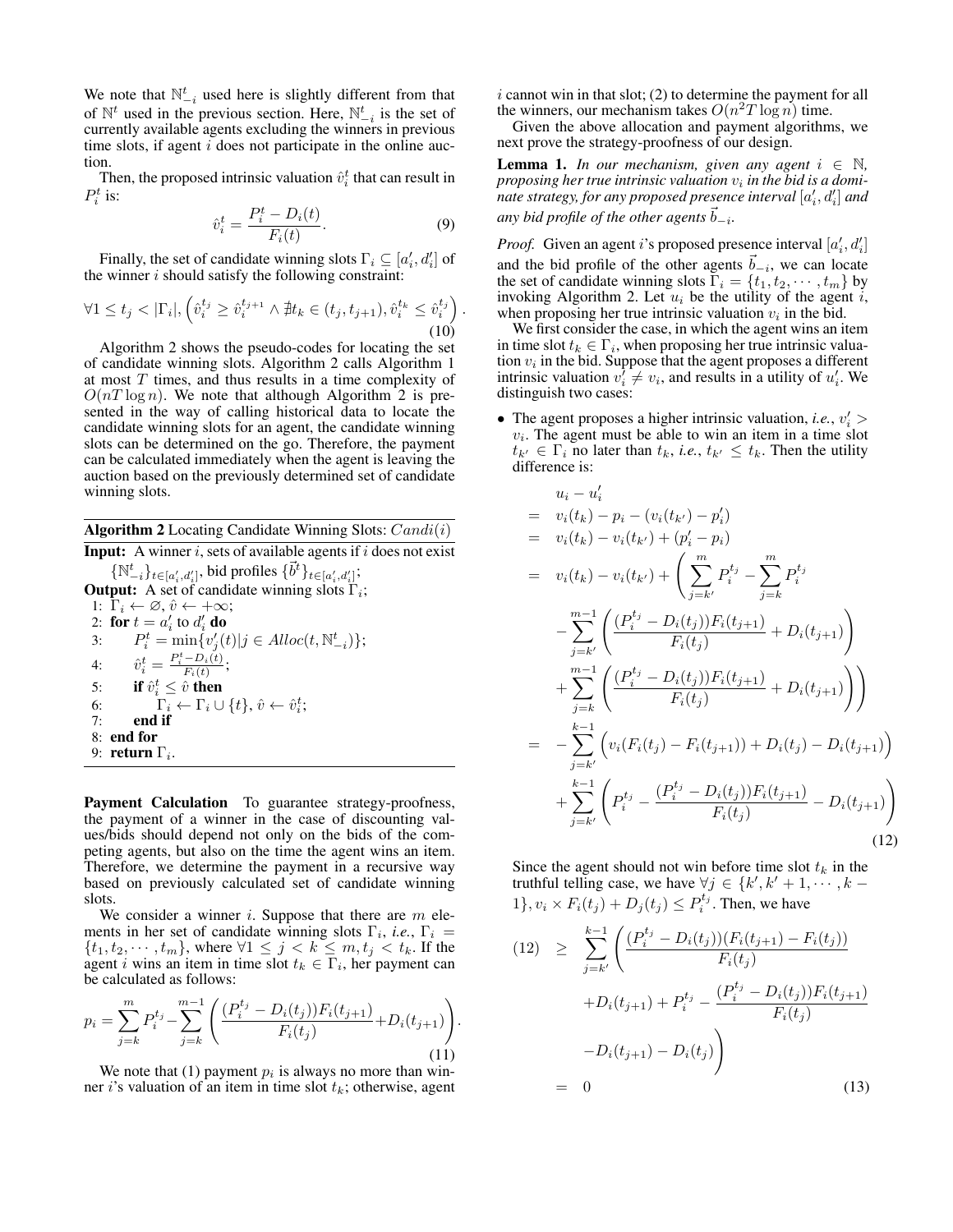Therefore, the utility of the agent  $i$  is decreased.

- The agent proposes a lower intrinsic valuation, *i.e.*,  $v_i'$  <  $v_i$ . We further distinguish two cases:
	- The agent wins an item in a time slot  $t_{k'} \in \Gamma_i$  no earlier than  $t_k$ , *i.e.*,  $t_{k'} \geq t_k$ . Then the utility difference is:

$$
u_i - u'_i
$$
  
\n
$$
= v_i(t_k) - p_i - (v_i(t_{k'}) - p'_i)
$$
  
\n
$$
= v_i(t_k) - v_i(t_{k'}) + (p'_i - p_i)
$$
  
\n
$$
= v_i(t_k) - v_i(t_{k'}) + \left(\sum_{j=k'}^{m} P_i^{t_j} - \sum_{j=k}^{m} P_i^{t_j}\right)
$$
  
\n
$$
- \sum_{j=k'}^{m-1} \left(\frac{(P_i^{t_j} - D_i(t_j))F_i(t_{j+1})}{F_i(t_j)} + D_i(t_{j+1})\right)
$$
  
\n
$$
+ \sum_{j=k}^{m-1} \left(\frac{(P_i^{t_j} - D_i(t_j))F_i(t_{j+1})}{F_i(t_j)} + D_i(t_{j+1})\right)
$$
  
\n
$$
= \sum_{j=k}^{k'-1} \left(v_i(F_i(t_j) - F_i(t_{j+1})) + D_i(t_j) - D_i(t_{j+1})\right)
$$
  
\n
$$
- \sum_{j=k}^{k'-1} \left(P_i^{t_j} - \frac{(P_i^{t_j} - D_i(t_j))F_i(t_{j+1})}{F_i(t_j)} - D_i(t_{j+1})\right)
$$
  
\n(14)

Since the agent should win before time slot  $t_{k}$ , we have  $\forall j \in \{k, k+1, \cdots, k'-1\}, v_i \times F_i(t_j) + D_j(t_j) \ge P_i^{t_j}.$ Then, we have

$$
(14) \geq \sum_{j=k}^{k'-1} \left( \frac{(P_i^{t_j} - D_i(t_j))(F_i(t_j) - F_i(t_{j+1}))}{F_i(t_j)} + D_i(t_j) - D_i(t_{j+1}) - P_i^{t_j} + \frac{(P_i^{t_j} - D_i(t_j))F_i(t_{j+1})}{F_i(t_j)} + D_i(t_{j+1}) \right) = 0
$$
\n
$$
(15)
$$

Therefore, the utility of the agent  $i$  is decreased.

- The agent loses in the online auction. Then, her utility 
$$
u_i' = 0 \le u_i
$$
.

We next consider the case, in which the agent loses in the online auction, when proposing her true intrinsic valuation  $v_i$  in the bid. Suppose that the agent proposes a different intrinsic valuation  $v'_i \neq v_i$ , and results in a utility of  $u'_i$ . We distinguish two cases:

• The agent proposes a higher intrinsic valuation, *i.e.*,  $v_i'$  >  $v_i$ , and wins an item in a time slot  $t_{k'} \in \Gamma_i$ . Then, her utility becomes

$$
u'_{i} = v_{i}(t_{k'}) - p'_{i}
$$
  
=  $v_{i}(t_{k'}) - \sum_{j=k'}^{m} P_{i}^{t_{j}}$   
+  $\sum_{j=k'}^{m-1} \left( \frac{(P_{i}^{t_{j}} - D_{i}(t_{j}))F_{i}(t_{j+1})}{F_{i}(t_{j})} + D_{i}(t_{j+1}) \right)$ 

$$
= \sum_{j=k'}^{m-1} \left( v_i (F_i(t_j) - F_i(t_{j+1})) + D_i(t_j) - D_i(t_{j+1}) \right)
$$
  
+ 
$$
+ v_i(t_m) - \sum_{j=k'}^{m} P_i^{t_j}
$$
  
+ 
$$
\sum_{j=k'}^{m-1} \left( \frac{(P_i^{t_j} - D_i(t_j))F_i(t_{j+1})}{F_i(t_j)} + D_i(t_{j+1}) \right)
$$
  

$$
\leq \sum_{j=k'}^{m-1} \left( \frac{(P_i^{t_j} - D_i(t_j))(F_i(t_j) - F_i(t_{j+1}))}{F_i(t_j)}
$$
  
+ 
$$
D_i(t_j) - D_i(t_{j+1}) \right) + v_i(t_m) - \sum_{j=k'}^{m} P_i^{t_j}
$$
  
+ 
$$
\sum_{j=k'}^{m-1} \left( \frac{(P_i^{t_j} - D_i(t_j))F_i(t_{j+1})}{F_i(t_j)} + D_i(t_{j+1}) \right)
$$
  
= 
$$
v_i(t_m) - P_i^{t_m}
$$
(16)

Hence, it is better not to cheat the intrinsic valuation. The agent proposes a false intrinsic valuation, but still does not win. Then, her utility remains to be 0.

From the above case by case analysis, we get that proposing true intrinsic valuation  $v_i$  in the bid is the agent i's dominate strategy.  $\Box$ 

**Lemma 2.** *In our mechanism, given any agent*  $i \in \mathbb{N}$ , *proposing her true arrival and departure time*  $[a_i, d_i]$  *is a*  $d$ ominate strategy, for any bid profile of the other agents  $\vec{b}_{-i}.$ 

Due to limitations of space, we omit the proof here.

By combining Lemma 1 and Lemma 2, we get that our mechanism is an incentive compatible direct revelation mechanism. Noting that our mechanism also satisfies individual rationality, since  $p_i$  is always no more than  $v_i(t_k)$ , if the agent  $i$  truthfully participate in the online auction. Therefore, we can draw the following conclusion.

Theorem 2. *Our mechanism is a strategy-proof online auction mechanism with time discounting values.*

# 5 Numerical Results

We have implemented our design of online auction with time discounting values (named OASES in the evaluation), and compare its performance with the off-line VCG mechanism (named Off-line VCG in the evaluation), which achieves optimal social welfare.

In the evaluation setup, we vary the number of agents from 50 to 1000 with a step of 50, uniformly distribute the agents' intrinsic valuations over  $(0, 1]$ , and set the two discounting factors of an agent i to be  $F_i(t) = 0.9^{t-a_i}$  and  $D_i(t) = -0.05 \times (t - a_i)$ . We vary the number g of items for sale in each time slot from 1 to 5 with a step of 2, and set the number of time slots to 100. All the results are averaged over 200 runs. Since calculating an optimal allocation is extremely time consuming when  $q > 1$ , we only collect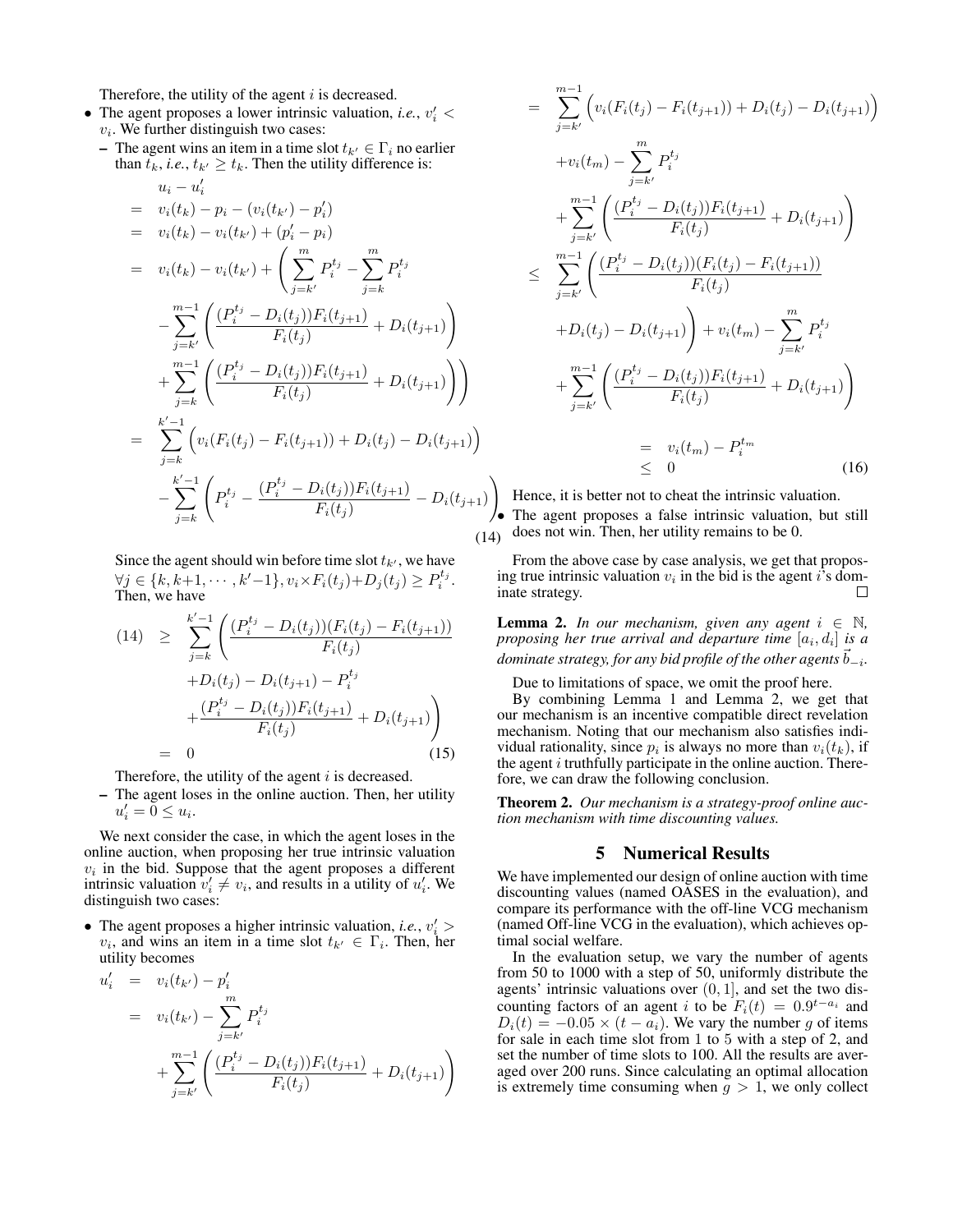the results of Off-line VCG when there is a single item for sale.

We consider four metrics, including social welfare, revenue, average winning delay, and average valuation loss. Winning delay is the number of time slots from an agent's arrival to her winning of an item. Average winning delay captures how fast the mechanism allocates the items to newly arrived agents. Valuation loss is an agents' valuation decrement by the time of winning. This metric captures valuepreservation of the winners. In practice, the auctioneer tends maximize social welfare and revenue, while the agents normally prefer to auctions with shorter average winning delay and less average valuation loss.



Figure 1: Comparisons on social welfare.

Figure 1 shows the evaluation results on social welfare. Generally, the social welfare increases with the number of agents and the number of items for sale. When there is a single item for sale in each time slot, OASES achieves a social welfare very close to that of the optimal solution. This shows that OASES can perform well except in some rarely appeared extreme cases.



Figure 2: Comparisons on revenue.

Figure 2 demonstrates the evaluation results on revenue of the two mechanisms. Same as social welfare, the revenue generated by OASES is very close to that of Off-line VCG for auctioning a single item in each time slot. We can observe that OASES with  $g = 3$  achieves lower revenue than OASES with  $g = 1$  when the number of agents is less than 250, and OASES with  $g = 5$  gets lower revenue than OASES with  $g = 3$  when the number of agents is less than 750. This is because the competition is less intense when there are more items for sale, and thus the payment for winning is lower. However, when there are sufficiently large number of agents, having more items sold can generate more

revenue. To deal with the problem of low revenue in case of small number of agents and relatively high value of the parameter  $q$ , an intuitive way is to let the auctioneer dynamically determine the number of items for sale. Specifically, in the setting of our evaluations, the auctioneer can choose to sell 1, 3, and 5 items, when the number of agents is in the range of  $(0, 300)$ , [300, 750), and [750, + $\infty$ ), respectively.



Figure 3: Comparisons on average winning delay.

Figure 3 presents the evaluation results on average winning delay. We can see that OASES achieves much lower average winning delay than Off-line VCG. In OASES, most of winning agents immediately get the item at their arrival. With the increment of number of items for sale, the average winning delay of OASES approaches 0.



Figure 4: Comparisons on average valuation loss.

Finally, figure 4 shows the evaluation results on average valuation loss. We can see that OASES saves up to 63.8% valuation on average compared with Off-line VCG, when there is a single item for sale. When selling 3 and 5 items in each time slot, OASES only loses up to 0.0048 and 0.0015 valuation on average, respectively.

# 6 Conclusions

In this paper, we have studied the problem of mechanism design for online auctions with time discounting values, and have proposed a strategy-proof 2-competitive online auction mechanism. We have also implemented our design and compare it with off-line optimal solution. Our numerical results have shown that our design achieves good performance in terms of social welfare, revenue, average winning delay, and average valuation loss.